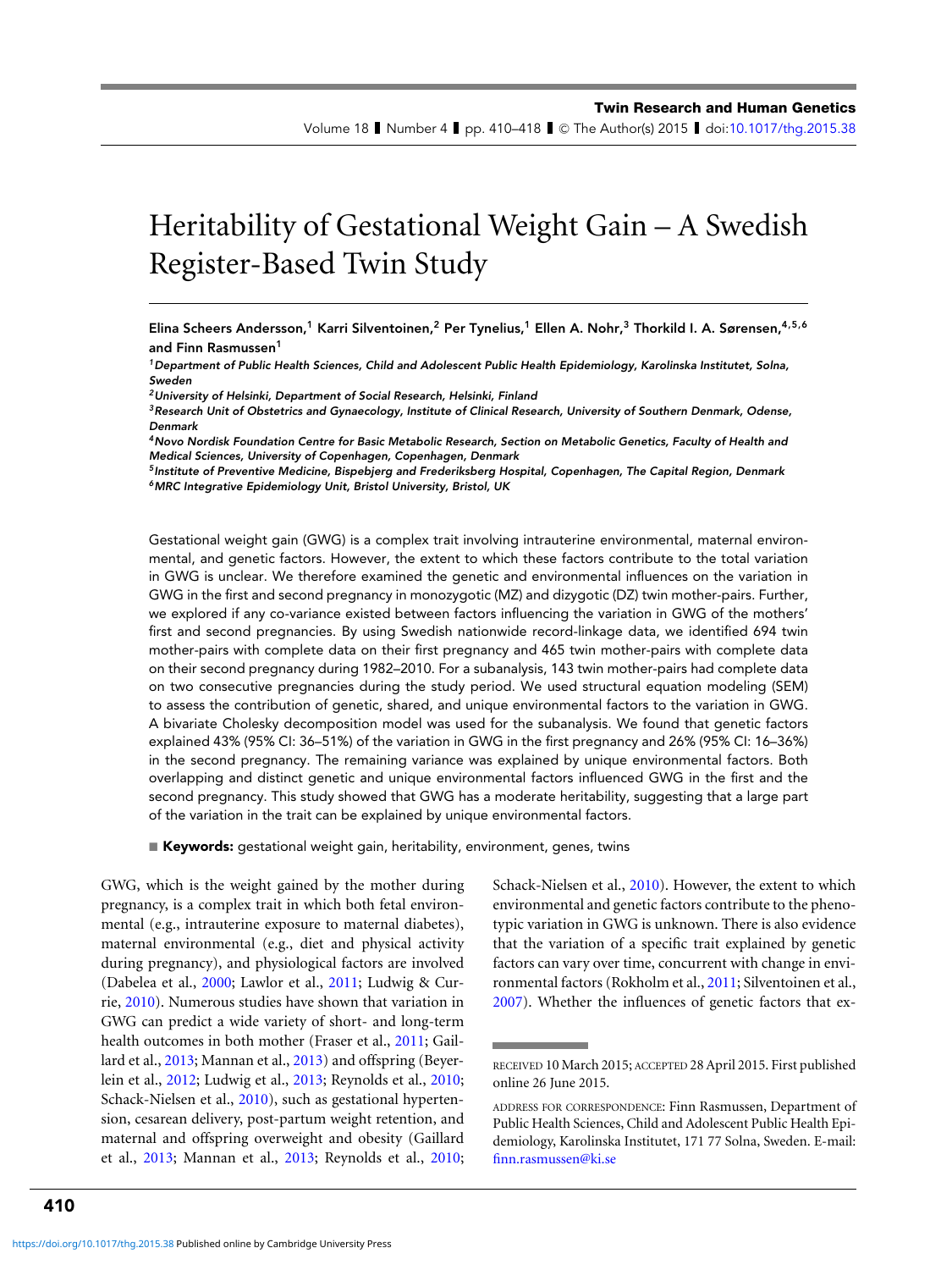plain the variation in GWG change over time (e.g., from one pregnancy to the next) remains unknown.

A common method to investigate the genetic and environmental sources of variation is to utilize twin design where the resemblance of MZ and DZ twin pairs is compared (Rijsdijk & Sham, [2002\)](#page-8-0). The heritability of a specific trait is the proportion of variability of the phenotype that can be attributed to genetic variation (Boomsma et al., [2002\)](#page-7-0). Twin study design allows decomposition of the phenotypic variance into additive and dominance genetic, common environmental (factors shared by co-twins), and unique environmental factors (specific to each twin sister; Kaprio & Silventoinen, [2011\)](#page-8-0); the latter component also includes any residual variation.

Knowledge from classical twin research on genetic and environmental influences on GWG may guide further research exploring specific genetic and environmental factors and their possible interactions, with the possibility of becoming future targets for preventing excessive GWG. We are not aware of previous studies that have investigated the heritability of GWG. Thus, our main objective was to explore the extent to which GWG can be explained by genetic, shared environmental, and/or unique environmental factors in the first pregnancy. To see whether the variation in GWG explained by genetic factors differs according to pregnancy order, we also analyzed the heritability of GWG in the mothers' second pregnancy. Our secondary objective was to investigate whether different sets of genes and/or environmental factors influence the variation in GWG in two consecutive pregnancies.

# Materials and Methods

# Register Linkage and Subjects

Our population-based twin cohort study was created through the linkage of the Medical Birth Register (MBR; Axelsson, [2003\)](#page-7-0), the Swedish Twin Register (STR; Lichtenstein et al., [2006\)](#page-8-0), and the Multi-Generation Register (MGR; Ekbom, [2011\)](#page-7-0), by using the unique personal identification number assigned to all Swedish residents. The target population consisted of all Swedish female twins born 1945–1986 who had given birth to at least one singleton child for the main univariate analyses, or two consecutive singleton children for the subanalysis, during 1982–1989 and 1992–2010 (no data was available on GWG during 1990–1991 in the MBR). The univariate analyses were carried out in both the mothers' first and second pregnancies (separately), and for the bivariate analysis, the mothers' first and second consecutive pregnancies were included. Data on the mothers' early-pregnancy weight, delivery weight, and the offspring's gestational age was extracted from the MBR, which covers more than 99% of all births in Sweden (Källén et al., [2003\)](#page-8-0). The twin mothers and their offsprings were identified in the MGR, while data on zygosity was collected from two surveys: SALT and STAGE, which are part of the STR (Furberg

et al., [2008;](#page-7-0) Lichtenstein et al., [2006\)](#page-8-0). Zygosity was assessed by classical and widely used questions on physical similarity that have shown high validity in previous studies using DNA (Lichtenstein et al., [2006;](#page-8-0) Silventoinen et al., [2008\)](#page-8-0). Ethical approval for the study was granted by the Regional Ethics Committee, Stockholm, Sweden, and the participants in the cohorts included in the STR have given informed consent.

From the target population of 5,453 observations (pregnancies), the following observations were excluded ( $N =$ number of pregnancies): unknown zygosity  $(N = 803)$ , implausible values on early-pregnancy weight (*<*35 kg), GWG  $(\leq -21 \text{ kg or } \geq 36 \text{ kg})$ , height  $(<130 \text{ cm})$ , and offspring's gestational age (*<*week 30 or *>*week 44), and birth weight  $(<$ 700 g;  $N = 16$ ). Also, we excluded mothers who gave birth between 1982 and 1989 who had an early-pregnancy weight or delivery weight above 98 kg (during this period the MBR coded all values above 98 kg as 99 kg;  $N = 41$ ). We dropped the twin mothers whose co-twin had not given birth to at least one child during the study period. Of the remaining 2,318 female twins, 1,388 individuals (380 MZ and 314 DZ complete twin pairs) had complete data on the first pregnancy, and 930 twin individuals (242 MZ and 223 DZ complete twin pairs) had complete data on the second pregnancy. Finally, 143 complete twin pairs (81 MZ and 62 DZ) had complete GWG data on both the first and the second pregnancies (subanalysis). When comparing the mean GWG of the first pregnancy for the excluded observations with unknown zygosity  $(N = 393)$  to the mean GWG of the study cohort, the results were fairly similar (13.8 kg and 14.0 kg respectively).

## Measurements of Gestational Weight Gain and Covariates

The mothers' GWG was defined by subtracting the weight at delivery (measured before and in the same gestational week as delivery) by early-pregnancy weight (measured at the first antenatal visit, occurring within the first 12 weeks of preg-nancy for 90% of the women in the MBR; Källén et al., [2003\)](#page-8-0). Maternal height was based on self-reported data (recorded by the midwife at the first antenatal visit) and this variable was used together with early-pregnancy weight to calculate early-pregnancy body mass index  $(BMI, kg/m<sup>2</sup>)$ . Parity, gestational age, and diseases during pregnancy (pre-eclampsia and gestational diabetes) were all measured or diagnosed by midwives, obstetricians, or other medical doctors as part of normal clinical practice. These data from the MBR have previously been evaluated as 'acceptable' to 'good' in terms of its accuracy and completeness (Cnattingius et al., [1990\)](#page-7-0). We also collected data from the MBR on maternal age at birth and smoking in early pregnancy (recorded at the first antenatal clinical assessment). For the majority of births since the 1980s, gestational age has been assessed by ultrasound scans (around gestational weeks 16–20 with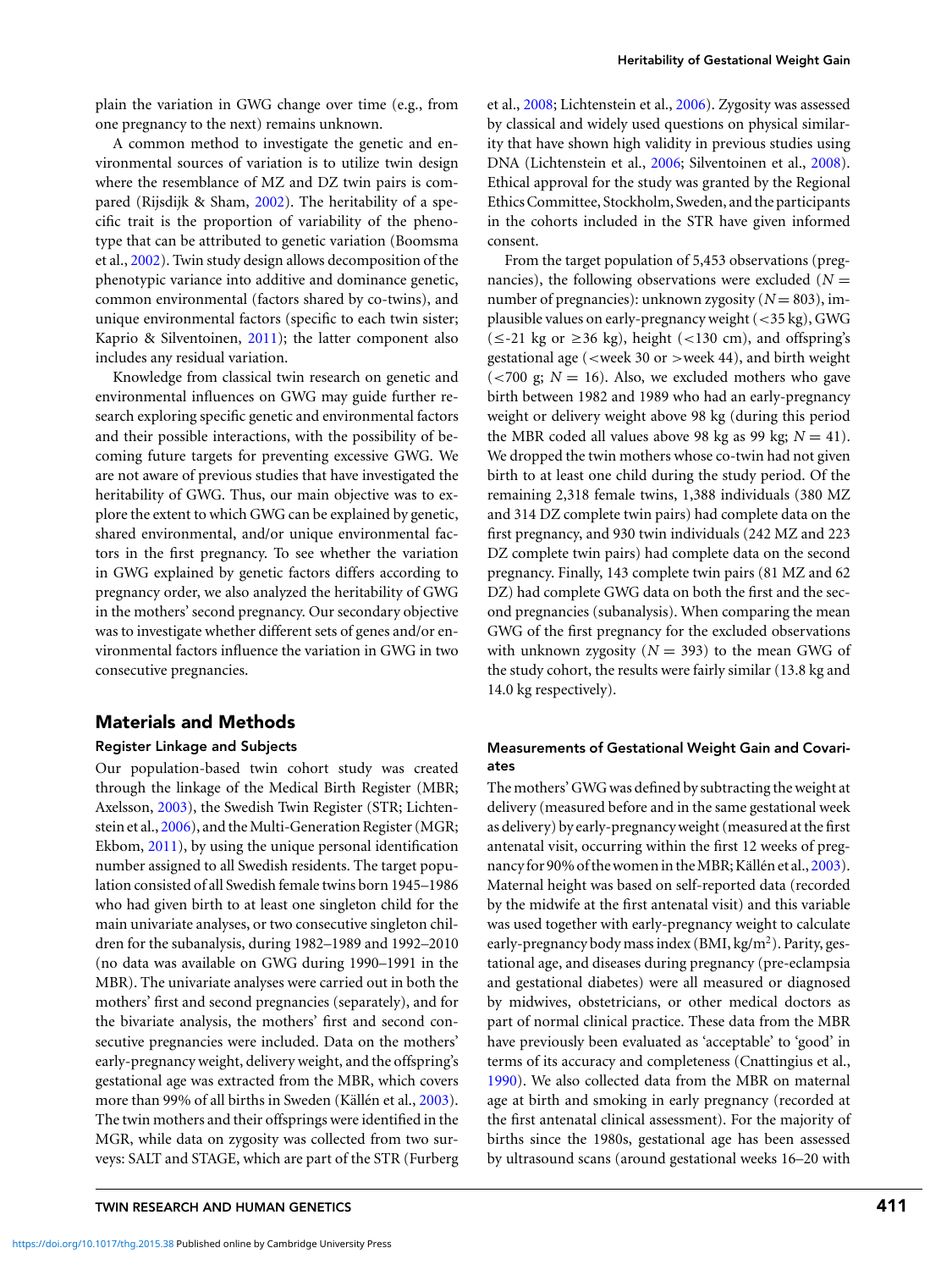an accuracy of  $\pm$ 7 days). If it could not be assessed by ultrasound scans, gestational age was calculated from the first day of the last menstrual period (LMP) (National Board of Health and Welfare, [2014\)](#page-8-0).

The variables gestational age, maternal age at birth, and early-pregnancy BMI were included as covariates in both the uni- and bivariate models, based on previous research that has linked these variables to GWG (Prysak et al., [1995;](#page-8-0) Rasmussen & Yaktine, [2009\)](#page-8-0). Parity was used to define the mothers' first and second pregnancies. The variables on diseases during pregnancy (pre-eclampsia and gestational diabetes) and smoking during pregnancy have also been associated with GWG (Haugen et al., [2014;](#page-7-0) Hedderson et al., [2010;](#page-7-0) Nohr et al., [2009\)](#page-8-0) and were used for the sensitivity analyses described below.

## Statistical Analysis

First, we assessed the nature of the genetic and environmental contributions to the variance in GWG by comparing intra-class correlations (ICCs) within MZ and DZ twin pairs. The ICCs were also adjusted for potential confounding as described below.

Based on the genetic resemblance and the equal environment assumption of twins, four sources of variation can be described using SEM: additive genetic (A), genetic dominance (D), common environment (C), and unique environment (E). To address potential confounding, the structural equation models were adjusted for gestational age, maternal age at birth, and early-pregnancy BMI by computing regression residuals in Stata 12.1 (Stata Corp, College Station, Texas, USA). All three covariates were statistically significant ( $p < .05$ ). According to the general rule that if the ICCs are not more than twofold higher in MZ than DZ twins, dominance genetic effects do not play a role in the model. Although this rule suggests no dominance genetic effects according to the results of our ICCs, for completeness we fitted both ADE and ACE univariate models to our data for the two traits, and compared these models in terms of model fit. The genetic modeling was carried out using the Mplus statistical package (Muthén & Muthén, [2010\)](#page-8-0).

We also tested the technical assumptions of twin modeling (same means and variances in MZ and DZ twins, as well as in first and second twin within the pair), by carrying out  $\chi^2$  tests. A non-significant *p*-value indicates that these assumptions are not violated. The fit of the models was evaluated using four different likelihood-based measures: (1) likelihood ratio test, (2) Akaike's information criterion (AIC), (3) Bayesian Information Criteria (BIC), and (4) root mean square error of approximation (RMSEA) (Nevitt & Hancock, [2000;](#page-8-0) Posada & Buckley, [2004\)](#page-8-0). Typically, the models having the lowest AIC and/or BIC and/or RMSEA are considered to be the most parsimonious. We also carried out  $\chi^2$  tests to examine the difference in model

fit when comparing more parsimonious models to less parsimonious ones.

In order to assess covariance of additive genetic and/or unique environmental factors between GWG during the first and the second pregnancy, we also carried out a bivariate Cholesky decomposition analysis. This model decomposes the variance and the covariance into the latent factors A, C, and E to identify potential overlapping or distinct effects. To estimate the magnitude of the overlap between genes and environment that influence the two traits, we calculated genetic and environmental correlations  $(r_A \text{ and }$  $r_{\rm E}$ ) between the two pregnancies. The proportions of these additive genetic and unique environmental factors, which are shared between the two pregnancies, were calculated by squaring these correlations. For model fit and adjustments for covariates, we applied the same methods as described in the univariate analyses above.

Lastly, we planned to perform sensitivity analyses to examine if the inclusion of twin pairs with diseases or lifestyle patterns during pregnancy known to affect GWG (pre-eclampsia, gestational diabetes, and smoking during early pregnancy) affected the results, as well as the inclusion of mothers in the dataset with early-pregnancy or delivery weight *>*98 kg between the years 1982 and 1989. However, as no mothers were diagnosed with pre-eclampsia in our cohort, and only six individuals had gestational diabetes (adding both the first and the second pregnancies together), we were not able to carry out sensitivity analyses that included these diseases. The way in which we defined GWG was also assessed by using a different measure of GWG: relative GWG (GWG/gestational week). These results were then compared to the original results when using GWG per se, that is, delivery weight subtracted by early-pregnancy weight.

## Results

## Descriptive Analysis

Descriptive statistics in terms of mean values of the participating twin mothers' pregnancy and birth-related characteristics are shown in [Table 1.](#page-3-0) On average, GWG was higher in the first pregnancy compared to the second, whereas early-pregnancy BMI was slightly higher in the second pregnancy compared to the first. Pearson correlations of GWG and each of the covariates are also displayed in [Table 1,](#page-3-0) and the correlations were overall weak. ICCs were higher in MZ than DZ twin pairs for both pregnancies, although lower among MZ twins in the second pregnancy [\(Table 2\)](#page-3-0). The adjusted models differed only marginally from the unadjusted ICC estimates.

## Model Fitting

The overall univariate ACE model for the first pregnancy showed good fit to the data ( $\chi^2$  test,  $p = .69$ ,  $\chi^2$  value = 3.9), that is, suggesting same means and variances in MZ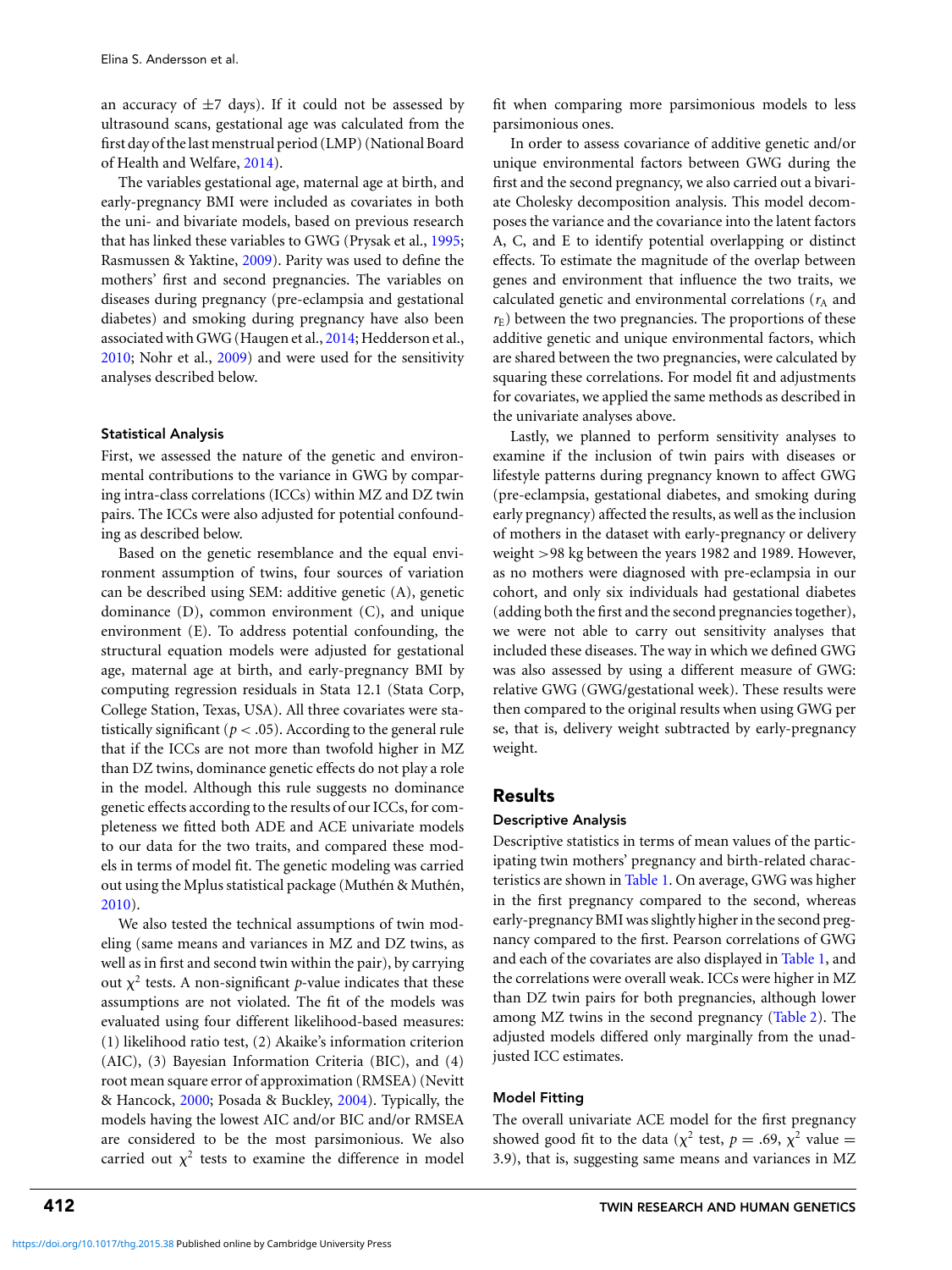<span id="page-3-0"></span>

| <b>TABLE 1</b>                                                                                                                  |
|---------------------------------------------------------------------------------------------------------------------------------|
| Characteristics of the Mothers According to Parity and Zygosity, and Correlation of the Covariates With Gestational Weight Gain |

|                                                                                                                              | Mean values (SD)                                  |                                                  |                                                  |                                                  | Correlation with GWG (r)      |                            |                             |                            |
|------------------------------------------------------------------------------------------------------------------------------|---------------------------------------------------|--------------------------------------------------|--------------------------------------------------|--------------------------------------------------|-------------------------------|----------------------------|-----------------------------|----------------------------|
|                                                                                                                              | 1st pregnancy ( $N = 1,388$ )                     |                                                  | 2nd pregnancy ( $N = 930$ )                      |                                                  | 1st pregnancy ( $N = 1,388$ ) |                            | 2nd pregnancy ( $N = 930$ ) |                            |
|                                                                                                                              | <b>MZ</b><br>$(N = 760)$                          | DZ<br>$(N = 628)$                                | <b>MZ</b><br>$(N = 484)$                         | DZ<br>$(N = 446)$                                | MZ<br>$(N = 760)$             | DZ<br>$(N = 628)$          | <b>MZ</b><br>$(N = 484)$    | DZ<br>$(N = 446)$          |
| Gestational weight gain (kg)<br>Early-pregnancy BMI (kg/m <sup>2</sup> )<br>Maternal age at birth (y)<br>Gestational age (w) | 14.1(4.7)<br>22.4(3.2)<br>27.1(4.4)<br>39.6 (1.4) | 14.0(4.5)<br>22.2(2.9)<br>27.2(4.4)<br>39.6(1.7) | 13.3(4.7)<br>22.5(3.3)<br>29.5(3.9)<br>39.5(1.4) | 12.6(4.1)<br>22.3(3.5)<br>29.7(3.7)<br>39.5(1.5) | $-0.02$<br>$-0.07$<br>0.18    | $-0.05$<br>$-0.16$<br>0.14 | $-0.10$<br>$-0.13$<br>0.21  | $-0.18$<br>$-0.08$<br>0.21 |

Note:  $N =$  number of twin individuals;  $MZ =$  monozygotic;  $DZ =$  dizygotic; BMI = body mass index.

## TABLE 2

Intra-Class Correlations (ICC) for Gestational Weight Gain according to Parity (With 95% Confidence Intervals)<sup>a</sup>

|                                    |                                      | 1st pregnancy <sup>b</sup>           | 2nd pregnancy <sup>c</sup>           |                                      |  |  |
|------------------------------------|--------------------------------------|--------------------------------------|--------------------------------------|--------------------------------------|--|--|
|                                    | MZ                                   | DZ                                   | MZ                                   | DZ                                   |  |  |
| Unadjusted model<br>Adjusted model | 0.44(0.36, 0.52)<br>0.44(0.36, 0.52) | 0.21(0.12, 0.33)<br>0.22(0.13, 0.34) | 0.28(0.18, 0.41)<br>0.26(0.16, 0.40) | 0.17(0.08, 0.33)<br>0.17(0.07, 0.33) |  |  |

Note: <sup>a</sup>ICCs were calculated using residuals from the regression models which were, in the adjusted model, adjusted for early-pregnancy BMI, gestational age, and maternal age bNumber of twin pairs included in 1st pregnancy:  $MZ = 380$ ,  $DZ = 314$ . <sup>c</sup>Number of twin pairs included in 2nd pregnancy:  $MZ = 242$ ,  $DZ = 223$ .

and DZ twins according to the general assumptions of twin modeling. The  $\chi^2$  test, which was used to check the overall ACE model fit of the second pregnancy, was significant ( $p =$ .01,  $\chi^2$  value = 16.4), implying that the means of GWG in MZ and DZ twins differed to a larger extent than in the first pregnancy. As seen in Table 1, the mean GWG of the second pregnancy was somewhat lower in DZ twins compared to MZ twins (12.6 kg and 13.3 kg respectively); however, the difference was still modest.

As seen in [Table 3,](#page-4-0) the univariate ADE and ACE models showed very similar results with regards to model fit in both pregnancies. In terms of the ACE model, SEM showed that the contribution of the shared environmental components (C) was small and non-significant in the first pregnancy  $(C = 0.03, 95\% \text{ CI: } 0.00, 0.26)$ . The dominance genetic component (D) of the ADE models in both the first and the second pregnancy was zero, and this was therefore discarded. As a next step, we tested the model fit of both AE and CE models by constraining the shared environmental or additive genetic variance components to zero. These models were then compared to the ACE models by using the four likelihood measures explained above. In both the first and the second pregnancy, the AE models had a better fit compared to the ACE models ( $\chi^2$  *p* value = .80 and .31 respectively, adjusted models). The CE model had worse fit than the AE model in the first pregnancy, whereas in the second pregnancy the results for the model fit for both AE and CE models were very similar. However, due to the larger sample size in the first pregnancy presumably providing more accurate results, we believe that additive genetic factors also play a role in the second pregnancy. The AE models were therefore chosen as the preferred models in both pregnancies.

#### Univariate Analysis

As seen in [Table 3,](#page-4-0) under the best-fitting adjusted AE model, additive genetic factors (A) explained 43% of the variance in GWG of the first pregnancy (95% CI: 36–51%). The heritability estimate was lower in the mothers' second pregnancy, where the additive genetic component explained approximately one-third of the variance in GWG (26%, 95% CI: 16–36%), and consequently the variance that remained was explained by unique environmental factors, including random measurement error (72%, 95% CI: 62–82%). Due to rather large uncertainty in the two heritability estimates, as shown by the confidence intervals, there was no evident difference in the genetic architecture of the two pregnancies in terms of additive genetic factors.

#### Cholesky Decomposition Analysis

Next, as a subanalysis, we analyzed the covariance between the twin mothers' GWG in the first and second pregnancy using a bivariate Cholesky decomposition model. The overall phenotypic correlation between GWG in the first and second pregnancy was 0.46 (95% CI: 0.36, 0.54).

In terms of model fit, we started off comparing the AE model to the ACE model, as the ADE and CE models showed worse fit in the univariate models. When comparing the AE model to the ACE model, the ACE model was not found to be statistically significantly better than the AE model ( $\chi^2$ test,  $-2$  LL = 0.63, degrees of freedom  $\left[ df \right] = 3, p = .89$ . This conclusion was also supported by the four different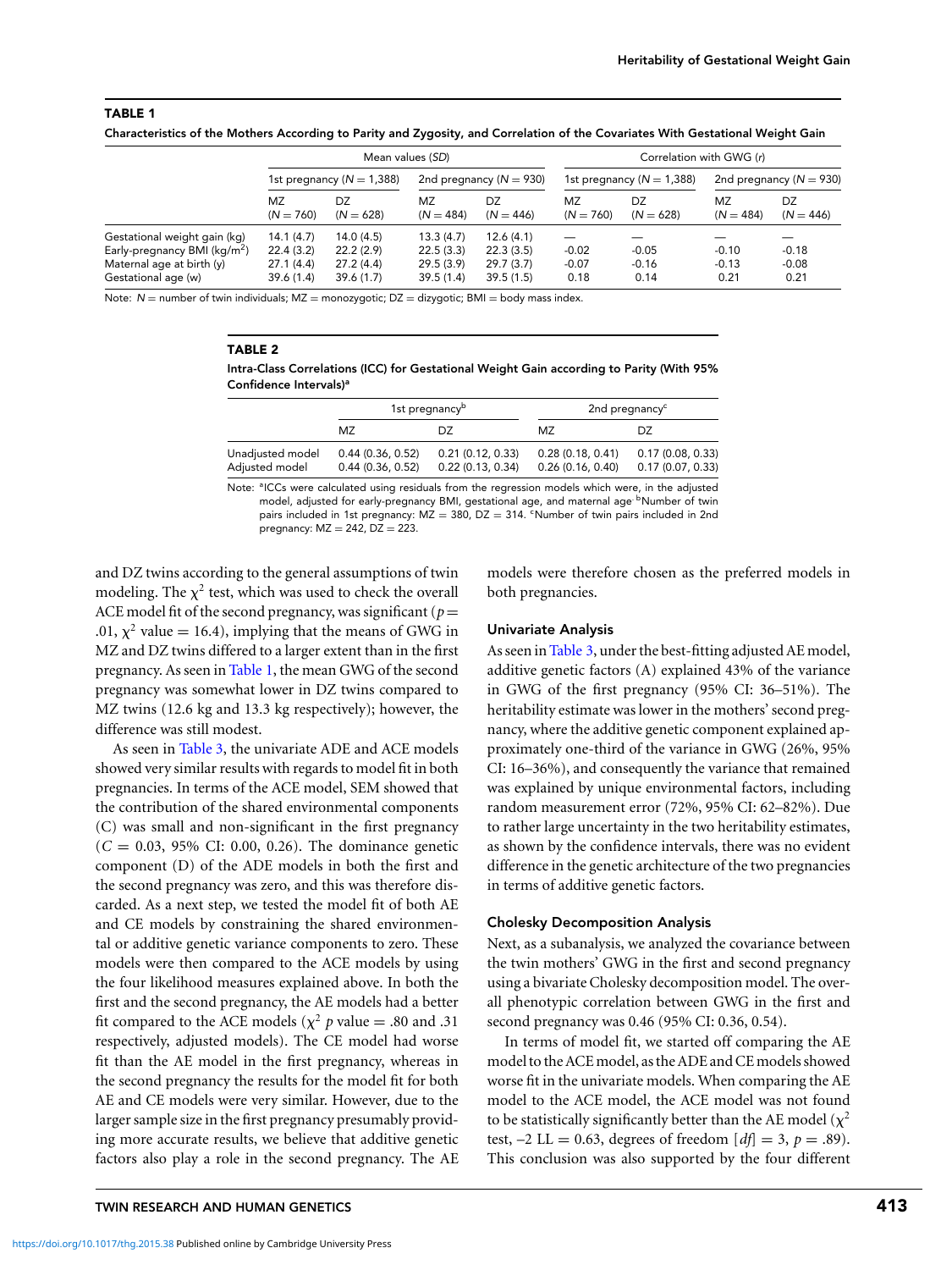#### <span id="page-4-0"></span>TABLE 3

|                             |                   |            | % explained by variance components |                                    |                  |                  |                       |            |            |        |                  |
|-----------------------------|-------------------|------------|------------------------------------|------------------------------------|------------------|------------------|-----------------------|------------|------------|--------|------------------|
|                             |                   |            | А                                  | D                                  | C                | Е                | <b>RMSEA (90% CI)</b> | <b>BIC</b> | <b>AIC</b> | $-2LL$ | $\chi^2$ p value |
| Unadjusted model            | $P_1^1$           | ADE        | 0.43(0.36, 0.50)                   | 0.00(0.00, 0.01)                   |                  | 0.57(0.50, 0.64) | 0.03(0.00, 0.08)      | 8,103      | 8,085      | 8,077  |                  |
|                             |                   | <b>ACE</b> | 0.42(0.16, 0.68)                   |                                    | 0.01(0.00, 0.24) | 0.57(0.50, 0.65) | 0.03(0.00, 0.08)      | 8,103      | 8,085      | 8,077  |                  |
|                             |                   | AE*        | 0.43(0.36, 0.50)                   | $\qquad \qquad \longleftarrow$     |                  | 0.57(0.50, 0.64) | 0.02(0.00, 0.07)      | 8,096      | 8,083      | 8,077  | .93              |
|                             |                   | <b>CE</b>  |                                    |                                    | 0.34(0.28, 0.41) | 0.66(0.59, 0.72) | 0.07(0.03, 0.11)      | 8,107      | 8,093      | 8,087  | .001             |
|                             | $P2$ <sup>2</sup> | <b>ADE</b> | 0.29(0.19, 0.38)                   | 0.00(0.00, 0.00)                   |                  | 0.72(0.62, 0.81) | 0.07(0.00, 0.12)      | 5,364      | 5,352      | 5,340  |                  |
|                             |                   | <b>ACE</b> | 0.14(0.00, 0.49)                   | —                                  | 0.13(0.00, 0.43) | 0.73(0.62, 0.84) | 0.06(0.00, 0.12)      | 5,364      | 5,347      | 5,339  |                  |
|                             |                   | AE*        | 0.29(0.19, 0.38)                   | $\overline{\phantom{m}}$           |                  | 0.72(0.62, 0.81) | 0.06(0.00, 0.11)      | 5,358      | 5,346      | 5,340  | .39              |
|                             |                   | <b>CE</b>  |                                    |                                    | 0.24(0.16, 0.33) | 0.76(0.67, 0.84) | 0.06(0.00, 0.11)      | 5,358      | 5,346      | 5,340  | .43              |
|                             |                   |            |                                    | % explained by variance components |                  |                  |                       |            |            |        |                  |
|                             |                   |            | A                                  | D                                  | С                | E                | <b>RMSEA (90% CI)</b> | <b>BIC</b> | <b>AIC</b> | $-2LL$ | $x^2$ p value    |
| Adjusted model <sup>4</sup> | $P_1$             | <b>ADE</b> | 0.43(0.36, 0.51)                   | 0.00(0.00, 0.00)                   |                  | 0.57(0.50, 0.64) | 0.00(0.00, 0.05)      | 8,044      | 8,026      | 8,018  |                  |
|                             |                   | <b>ACE</b> | 0.40(0.14, 0.67)                   | $\hspace{0.1mm}-\hspace{0.1mm}$    | 0.03(0.00, 0.26) | 0.57(0.49, 0.65) | 0.00(0.00, 0.05)      | 8,044      | 8,026      | 8,018  |                  |
|                             |                   | AE*        | 0.43(0.36, 0.51)                   | $\qquad \qquad -$                  |                  | 0.57(0.50, 0.64) | 0.00(0.00, 0.04)      | 8,037      | 8,024      | 8,018  | .79              |
|                             |                   | <b>CE</b>  |                                    |                                    | 0.35(0.28, 0.41) | 0.65(0.59, 0.72) | 0.05(0.00, 0.09)      | 8,047      | 8,033      | 8,027  | .002             |
|                             | P <sub>2</sub>    | ADE        | 0.26(0.16, 0.36)                   | 0.00(0.00, 0.00)                   |                  | 0.74(0.64, 0.84) | 0.09(0.04, 0.14)      | 5,336      | 5,319      | 5,311  |                  |
|                             |                   | <b>ACE</b> | 0.09(0.00, 0.44)                   | $\hspace{0.05cm}$                  | 0.16(0.00, 0.46) | 0.76(0.65, 0.86) | 0.09(0.04, 0.14)      | 5,335      | 5,318      | 5,310  |                  |
|                             |                   | AE*        | 0.26(0.16, 0.36)                   | —                                  |                  | 0.74(0.64, 0.84) | 0.08(0.03, 0.13)      | 5,330      | 5,317      | 5,310  | .31              |
|                             |                   | <b>CE</b>  |                                    |                                    | 0.23(0.14, 0.32) | 0.77(0.69, 0.86) | 0.08(0.03, 0.13)      | 5,329      | 5,317      | 5,310  | .63              |
|                             |                   |            |                                    |                                    |                  |                  |                       |            |            |        |                  |

Relative Variance Components of Gestational Weight Gain According to Parity (With 95% Confidence Intervals) With Model Fit Statistics

Note:  $P_1$  = first pregnancy;  $P_2$  = second pregnancy; A = additive genetic component; C = common environment component; E = unique environmental component; D = dominance genetic component; RMSEA = root means square error of approximation; BIC = Bayesian information criterion; AIC = Akaike information criterion. LL = log likelihood; χ² = chi-square test *p* value.<br>∗best-fitting model. <sup>1</sup>Number of for early-pregnancy BMI, gestational age, and maternal age.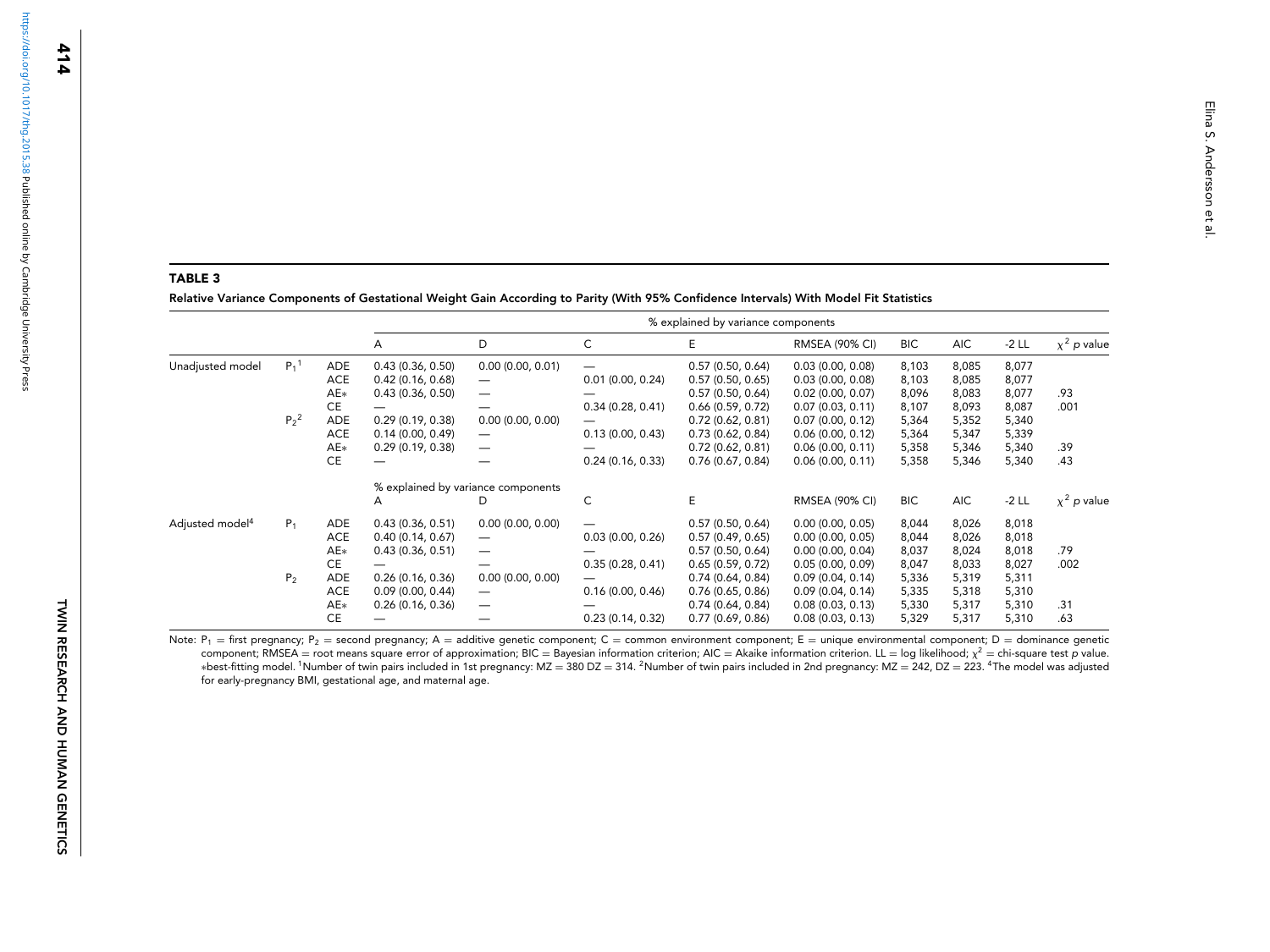

#### FIGURE 1

Cholesky decomposition AE model with path coefficients (with 95% confidence interval). Note:  $A_1$  = additive genetic factors influencing the variation in GWG of both the first and the second pregnancy (covariance);  $A_2$  = additive genetic factors influencing only the variation in GWG of the second pregnancy;  $E_1$  = unique environmental factors influencing the variation in GWG of both the first and the second pregnancy (covariance);  $E_2$  = unique environmental factors influencing only the variation in GWG of the second pregnancy.

likelihood measures used (as described in the methods). When comparing a more parsimonious AE model by constraining  $A_2$  to zero, that is, additive genetic factors specific to the second pregnancy only, with the full AE model, the change in the model fit was not statistically significant ( $\chi^2$  test, -2 LL = 1.7, *df* = 1, *p* = .19). However, when fitting the AE model without constraining the  $A_2$  component to zero, the coefficient estimate was 1.63 (95% CI: 0.44, 2.83), thus statistically significantly larger than zero. In light of this, we chose to use the AE model with an  $A_2$ component.

As shown in Figure 1, the results from the best-fitting AE bivariate model suggest that there is an overlap (covariance) in both the genetic  $(A_1)$  and unique environmental  $(E_1)$ components, although specific unique environmental (*E*2) and genetic factors  $(A_2)$  also seem to influence the variation in GWG in the second pregnancy. The variance explained by additive genetic factors in the bivariate model (see [Table 4\)](#page-6-0) seemed to be similar to the heritability estimates obtained from the univariate results, where the estimates were larger in the first pregnancy compared to the second (0.40 and 0.34 respectively). The covariance between GWG of the two pregnancies was to a larger extent explained by additive genetic factors (67%, 95% CI: 41%, 92%) compared to unique environmental factors (33%, 95% CI: 8%, 59%). The additive genetic correlation  $(r_A)$  was 0.81 (95% CI: 0.55, 1.08), and the unique environmental correlation  $(r<sub>E</sub>)$ was 0.24 (95% CI: 0.06, 0.42). The squared correlations  $(r_A^2$  and  $r_E^2)$  indicated that 66% of the genes and 6% of the unique environmental factors were shared between the two pregnancies.

## Sensitivity Analyses

As previously explained, we carried out two sensitivity analyses where we excluded mothers who at their first antenatal visit reported to be smokers (*N* = 386 in total, both first and second pregnancy) and mothers with an early-pregnancy or delivery weight of above 98 kg between the years 1982 and 1989 ( $N = 41$  in total). None of the results differed from those presented earlier, neither in the univariate nor in the bivariate analyses. The observations from the first analysis where the mothers reported to be smokers were therefore kept in the analyses, and the latter 41 cases were excluded (as mentioned earlier, due to errors in the data). We also analyzed GWG as relative GWG (weight gain per gestational week); however, as there were very small changes in the results, GWG was kept as a continuous measure in kilograms.

# **Discussion**

In our large nation-wide register-based twin study, we showed that GWG was moderately heritable (ranging from approximately 30–40%), based on the best-fitting AE models of the twin mothers' first and second pregnancies. A combination of environmental factors unique to each twin mother, and possibly also some random measurement error, explained the remaining part of the total variation in weight gain during pregnancy. As stated previously, due to the results from the ACE model (with a non-significant C component) in the first pregnancy, we cannot rule out that the AE models could also include a certain amount of shared environment. We also found that a larger part of the variation in GWG of the mothers' second pregnancy was explained by unique environmental factors compared to the first pregnancy (72% and 57% respectively). It should also be mentioned that residual variation, such as potential measurement error in GWG (e.g., due to variability in measurement routines), is also a part of the unique environmental factors. Any potential measurement error should, however, be random within each twin pair. The findings from our bivariate model suggested that separate additive genetic factors influenced the mothers' GWG in the second compared to the first pregnancy; however, it also suggested that there was a large overlap, where the same genetic factors influenced GWG in both the first and the second pregnancy. In fact, we found that 66% of the additive genetic factors were shared between the two pregnancies. A similar pattern was also found for the unique environmental variance, where unique environmental factors that influenced the GWG in the first pregnancy also influenced the GWG in the second pregnancy. However, the proportion to which these unique environmental factors were shared between the pregnancies was considerably smaller compared to the additive genetic factors (6%). In addition, there seemed to be non-shared environmental factors influencing the GWG only in the second pregnancy.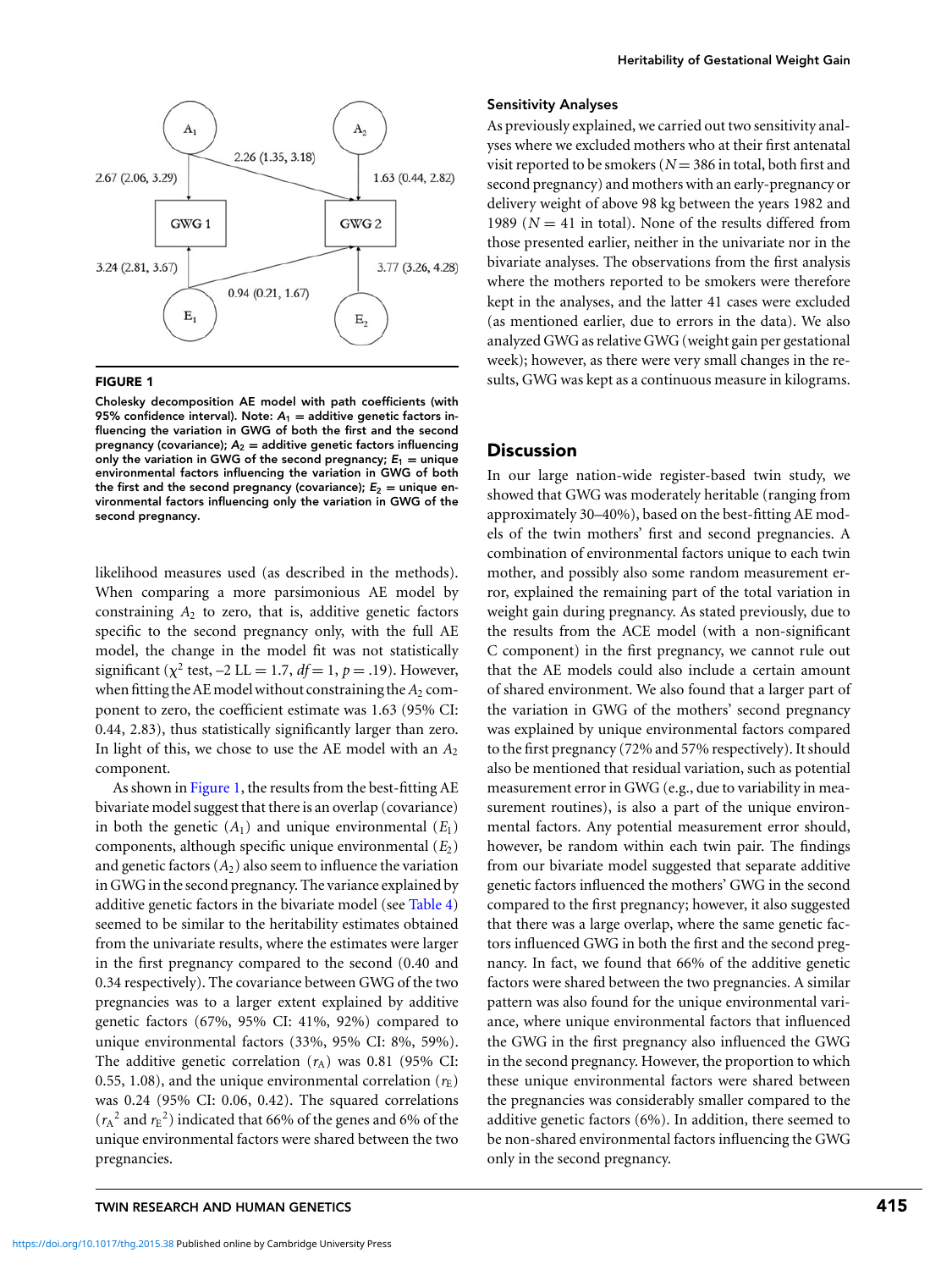#### <span id="page-6-0"></span>TABLE 4

Relative Variance and Covariance Components of Gestational Weight Gain in the Best-Fitting Adjusted Bivariate Cholesky Model (With 95% Confidence Intervals)

|            |                                     | % explained by additive genetic components (A) | % explained by unique environmental components (E) |                                                        |  |  |  |
|------------|-------------------------------------|------------------------------------------------|----------------------------------------------------|--------------------------------------------------------|--|--|--|
| Variance   |                                     | V(GWG)                                         | V(GWG)                                             |                                                        |  |  |  |
|            | A <sub>1</sub>                      | Aэ<br>$0.40(0.25, 0.56)$ $0.34(0.17, 0.52)$    | E1                                                 | E <sub>2</sub><br>$0.60(0.44, 0.75)$ 0.66 (0.49, 0.83) |  |  |  |
| Covariance | Cov(GWG1, GWG2)<br>0.67(0.41, 0.92) |                                                | Cov(GWG1, GWG2)<br>0.33(0.08, 0.59)                |                                                        |  |  |  |

Note: GWG = gestational weight gain; V(GWG) = variance in gestational weight gain;  $A_1$  = relative variance component explaining the additive genetic variance in GWG in the first pregnancy;  $A_2$  = relative variance component explaining the additive genetic variance in GWG in the second pregnancy;  $E_1$  = relative variance component explaining the unique environmental variance in GWG in the first pregnancy;  $E_2$  = relative variance component explaining the unique environmental variance in GWG in the second pregnancy; Cov(GWG1, GWG2) = Covariance in gestational weight gain between the first and the second pregnancy.

Earlier studies in the area of GWG have mainly focused on assessing the environmental determinants of GWG, hence very little is known about the genetic influences on GWG and its heritability (Dabelea et al., [2000;](#page-7-0) Ludwig & Currie, [2010;](#page-8-0) Power & Jefferis, [2002\)](#page-8-0). As previously mentioned, GWG is associated with offspring child and adult BMI (Cohen et al., [2014;](#page-7-0) Reynolds et al., [2010;](#page-8-0) Sridhar et al., [2014\)](#page-8-0), and previous twin studies aiming to determine the heritability of growth-related traits have primarily studied the heritability of BMI. As shown in a recent systematic review and in large national twin studies, the heritability estimates of BMI are generally high  $(\sim 50-80\%)$  (Elks et al., [2012;](#page-7-0) Herskind et al., [1996;](#page-7-0) Hjelmborg et al., [2008;](#page-8-0) Maes et al., [1997;](#page-8-0) Schousboe et al., [2003\)](#page-8-0) and fairly stable from early childhood into adulthood (Silventoinen et al., [2007\)](#page-8-0). Despite a relatively high heritability, a recent international genome-wide association study (GWAS) by Locke et al. [\(2015\)](#page-8-0) found that the 97 loci that were associated with BMI explained less than 3% of the total variation in BMI. This indicates that even in the largest GWAS to date, only a small proportion of the genetic variation can be explained by specific genes. As our findings suggest that GWG has a moderate heritability, it is perhaps not surprising that many previous studies (although not genome-wide) have had difficulties in locating genes or genetic variants related to the trait (Dishy et al., [2003;](#page-7-0) Lawlor et al., [2011;](#page-8-0) Stuebe et al., [2010\)](#page-8-0). In addition, as GWG includes several other components — for example, the fetus, amniotic fluid, and placenta (Butte et al.,  $2003$ ) — than the maternal increase in adipose tissue, it is likely influenced by other genetic or biological pathways than the general ones related to adiposity.

The pregnancy period is often referred to as a 'window of opportunity' in terms of changing lifestyle factors influencing the long-term health of both the mother and child (Shapira, [2008\)](#page-8-0). Our results support this idea by showing that environmental factors explain more than the majority of the variation of GWG. We also observed that the heritability estimate was lower in the mothers' second pregnancy compared to the first. A possible biological mechanism behind this lower estimate could be that the physiological adaptions of the female body during pregnancy play a larger role during the first pregnancy compared to following pregnancies. However, as the estimates did not differ significantly from each other, this finding might also be incidental. Larger twin studies are needed to replicate our results as well as to assess the heritability of GWG in several consecutive pregnancies to see whether the magnitude of the environmental influence stays constant after the first pregnancy.

We observed that both overlapping and distinct genetic and unique environmental factors influenced the GWG in the first and the second pregnancy. In terms of the genetic effects, the findings could be explained by changes in the mothers' gene expression; for example, due to epigenetic modifications from one pregnancy to the next. It is also possible that there are genes being switched on or off after the mother's first pregnancy, which could result in partially different genes playing a role in the GWG of the second pregnancy compared to the first. Regarding the non-shared environmental factors, it seems plausible that lifestyle factors that influence GWG during the first pregnancy (e.g., maternal dietary intake known to be associated with GWG; Rasmussen & Yaktine, [2009\)](#page-8-0) can also influence GWG of the second pregnancy. On the same note, there seem to be unique environmental factors that influence the mothers' GWG only during the second pregnancy, suggesting that different environmental factors can also influence the variation in GWG in the second compared to the first pregnancy. It is, however, important to mention that the sample size of the bivariate analysis was rather small. Therefore, the results should be interpreted with caution and need replication in future larger twin studies or similar family-based studies.

The main strength of our study lies in its populationbased nature and its rather large sample (taking into account the fact that we have unique register-based data on GWG), which further offered the opportunity to estimate and compare the heritability of two consecutive pregnancies. As the study is register-based, we also had objectively measured data on GWG and on all covariates apart from maternal height (which was used to calculate early-pregnancy BMI).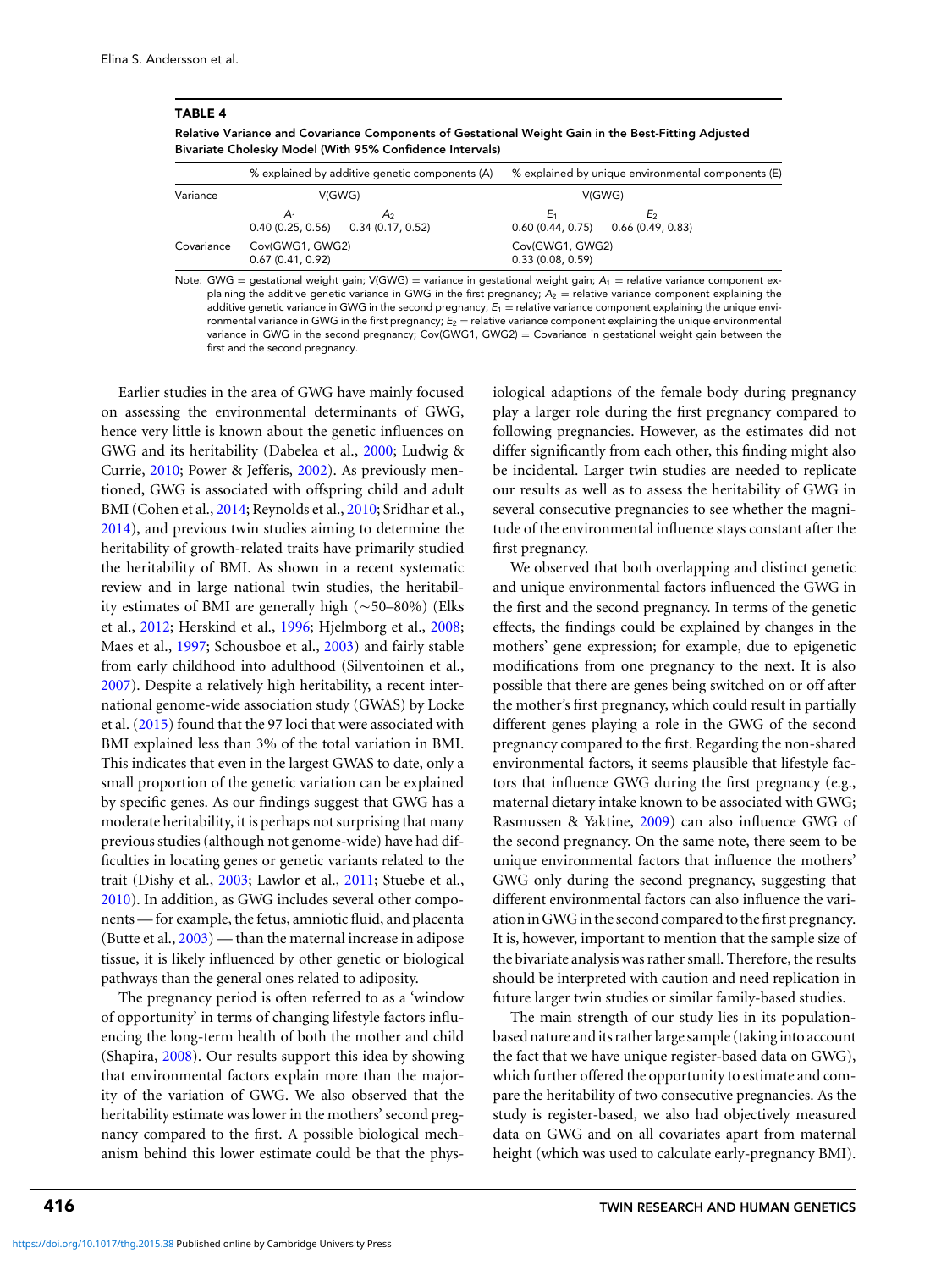<span id="page-7-0"></span>Although self-reported height is prone to overestimation, we find it unlikely that such errors would cause over- or underestimation of our adjusted estimates as the magnitude of the overestimation has been reported to be small and the validity high (Brunner Huber, 2007). With regards to generalizing our results to singleton mothers, twins have been shown to be representative of the general population for most traits after early childhood (Kaprio & Silventoinen, [2011\)](#page-8-0). Our study is also afflicted with some limitations. In terms of external validity, our findings may be limited to populations in similar developed countries and to women with early-pregnancy or delivery weight *<*99 kg. Even though our sample size is rather large, as mentioned in the results section, the C component of the adjusted ACE model was small and non-significant (0.03, 95% CI: 0.00, 0.26). This could indicate that we lack power to detect a possible role of shared environmental factors, as well as making it difficult to distinguish between the familial factors A and C. As previously stated, larger population-based twin studies are needed to replicate our findings.

In conclusion, our study suggests that GWG is moderately heritable. The largest part of the variation in the trait was explained by environmental factors unique to each twin. This is of importance for clinicians and public health authorities working to prevent excessive pregnancy weight gain, as it is currently only the environmental factors that can be influenced by, for example, public health initiatives and primary prevention.

# Acknowledgments

Information on zygosity was kindly provided by the Swedish Twin Registry, which was supported by a grant from the Ministry for Higher Education. This study was supported by a grant to Finn Rasmussen from the Swedish Research Council for Health, Working Life and Welfare (FORTE) (Grant number: 2010-0671) and Karolinska Institutet Faculty Funds (KID; Grant number: 6549/2010-225). The funding organizations had no role in study design, data collection and analysis, decision to publish, or preparation of the manuscript.

# References

- Axelsson, O. (2003). The Swedish medical birth register. *Acta Obstetricia et Gynecologica Scandinavica*, *82*, 491–492.
- Beyerlein, A., Nehring, I., Rzehak, P., Heinrich, J., Mluler, M. J., Plachta-Danielzik, S., . . . von Kries, R. (2012). Gestational weight gain and body mass index in children: Results from three German cohort studies. *PLoS One*, *7*, e33205.
- Boomsma, D., Busjahn, A., & Peltonen, L. (2002). Classical twin studies and beyond. *Nature Reviews Genetics*, *3*, 872– 882.
- Brunner Huber, L. R. (2007). Validity of self-reported height and weight in women of reproductive age. *Maternal and Child Health Journal*, *11*, 137–144.
- Butte, N. F., Ellis, K. J., Wong, W. W., Hopkinson, J. M., & Smith, E. O. B. (2003). Composition of gestational weight gain impacts maternal fat retention and infant birth weight. *American Journal of Obstetrics and Gynecology*, *189*, 1423– 1432.
- Cnattingius, S., Ericson, A., Gunnarskog, J., & Källén, B. (1990). A quality study of a medical birth registry. *Scandinavian Journal of Social Medicine*, *18*, 143–148.
- Cohen, A. K., Chaffee, B. W., Rehkopf, D. H., Coyle, J. R., & Abrams, B. (2014). Excessive gestational weight gain over multiple pregnancies and the prevalence of obesity at age 40. *International Journal of Obesity (London)*, *38*, 714–718.
- Dabelea, D., Hanson, R. L., Lindsay, R. S., Pettitt, D. J., Imperatore, G., Gabir, M. M., . . . Knowler, W. C. (2000). Intrauterine exposure to diabetes conveys risks for type 2 diabetes and obesity: A study of discordant sibships. *Diabetes*, *49*, 2208–2211.
- Dishy, V., Gupta, S., Landau, R., Xie, H. G., Kim, R. B., Smiley, R. M., . . . Stein, C. M. (2003). G-protein beta(3) subunit 825 C/T polymorphism is associated with weight gain during pregnancy. *Pharmacogenetics*, *13*, 241–242.
- Ekbom, A. (2011). The Swedish Multi-generation Register. *Methods in Molecular Biology*, *675*, 215–220.
- Elks, C. E., den Hoed, M., Zhao, J. H., Sharp, S. J., Wareham, N. J., Loos, R. J., . . . Ong, K. K. (2012). Variability in the heritability of body mass index: A systematic review and meta-regression. *Frontiers in Endocrinology (Lausanne)*, *3*, 29.
- Fraser, A., Tilling, K., Macdonald-Wallis, C., Hughes, R., Sattar, N., Nelson, S. M., ... Lawlor, D. A. (2011). Associations of gestational weight gain with maternal body mass index, waist circumference, and blood pressure measured 16 y after pregnancy: The avon longitudinal study of parents and children (ALSPAC). *American Journal of Clinical Nutrition*, *93*, 1285–1292.
- Furberg, H., Lichtenstein, P., Pedersen, N. L., Thornton, L., Bulik, C. M., Lerman, C., . . . Sullivan, P. F. (2008). The STAGE cohort: A prospective study of tobacco use among Swedish twins. *Nicotine & Tobacco Research*, *10*, 1727– 1735.
- Gaillard, R., Durmus, B., Hofman, A., Mackenbach, J. P., Steegers, E. A., & Jaddoe, V. W. (2013). Risk factors and outcomes of maternal obesity and excessive weight gain during pregnancy. *Obesity (Silver Spring)*, *21*, 1046–1055.
- Haugen, M., Brantsaeter, A. L., Winkvist, A., Lissner, L., Alexander, J., Oftedal, B., ... Meltzer, H. M. (2014). Associations of pre-pregnancy body mass index and gestational weight gain with pregnancy outcome and postpartum weight retention: A prospective observational cohort study. *BMC Pregnancy Childbirth*, *14*, 201.
- Hedderson, M. M., Gunderson, E. P., & Ferrara, A. (2010). Gestational weight gain and risk of gestational diabetes mellitus. *Obstetrics and Gynecology*, *115*, 1092–1092.
- Herskind, A. M., McGue, M., Sorensen, T. I., & Harvald, B. (1996). Sex and age specific assessment of genetic and environmental influences on body mass index in twins. *International Journal of Obesity and Related Metabolic Disorders*, *20*, 106–113.